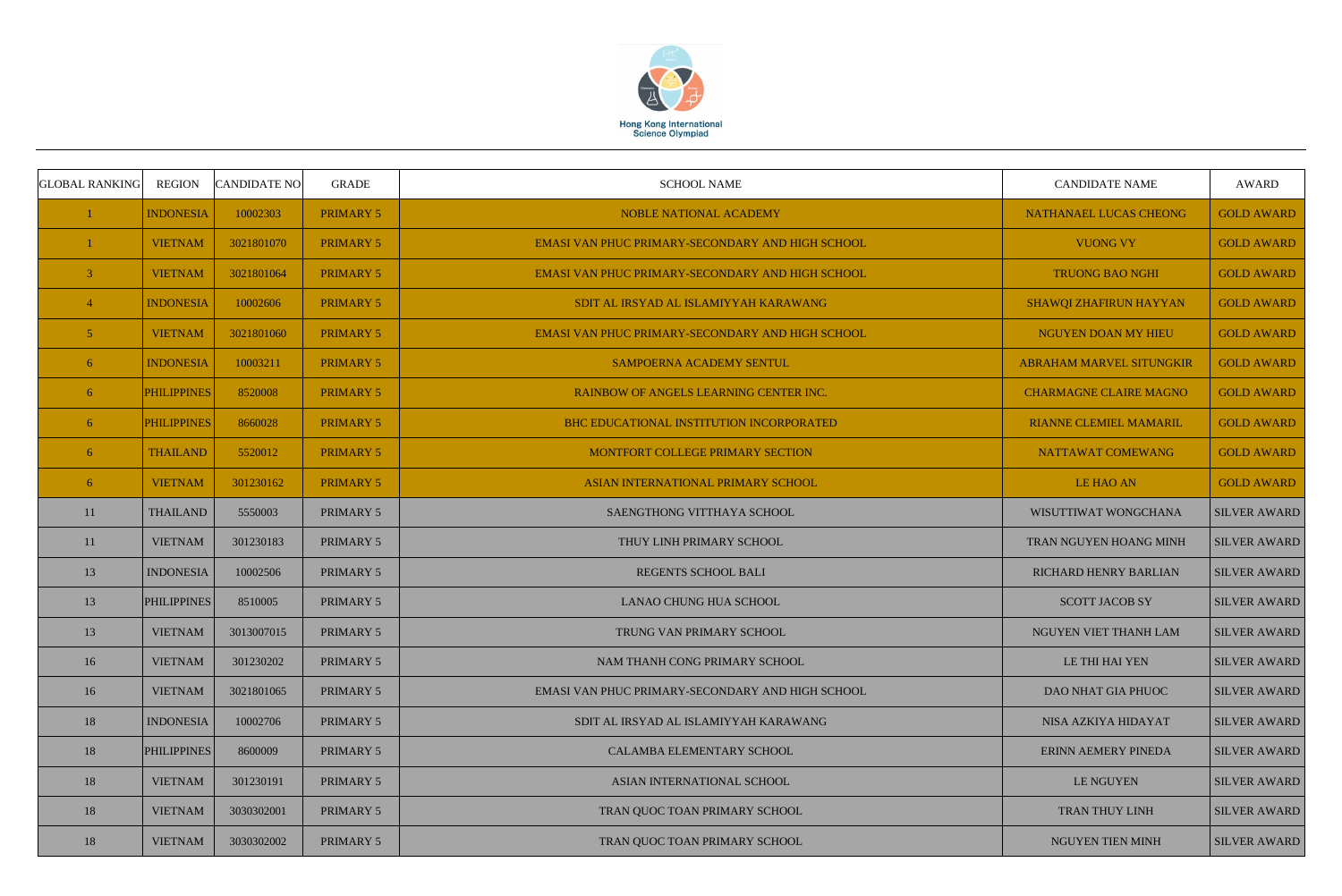

| 18    | <b>VIETNAM</b>     | 3030302005 | PRIMARY 5        | TRAN QUOC TOAN PRIMARY SCHOOL                               | NGUYEN DUC VIET                | <b>SILVER AWARD</b> |
|-------|--------------------|------------|------------------|-------------------------------------------------------------|--------------------------------|---------------------|
| 18    | <b>VIETNAM</b>     | 3030302006 | PRIMARY 5        | TRAN QUOC TOAN PRIMARY SCHOOL                               | NGUYEN DUC VINH                | <b>SILVER AWARD</b> |
| 25    | <b>INDONESIA</b>   | 10003011   | PRIMARY 5        | SDIT AR RIDHO JAKARTA                                       | <b>INDIRA NOURA KALYCA</b>     | <b>SILVER AWARD</b> |
| 25    | <b>VIETNAM</b>     | 301230359  | PRIMARY 5        | NEWTON GRAMMAR SCHOOL                                       | DO GIA BAO                     | <b>SILVER AWARD</b> |
| 27    | <b>THAILAND</b>    | 5560003    | PRIMARY 5        | ROJANAWIT MALABIANG SCHOOL                                  | SIRIPONG CHAIJITTIPRASERT      | <b>SILVER AWARD</b> |
| 28    | <b>PHILIPPINES</b> | 8540055    | PRIMARY 5        | MGC NEW LIFE CHRISTIAN ACADEMY                              | ANNIKA ANGELINE BROWNE         | <b>SILVER AWARD</b> |
| 28    | <b>THAILAND</b>    | 5510032    | PRIMARY 5        | <b>BRIDGEWAY ACADEMY</b>                                    | PIRAYALAX NOPCHAWANAN          | <b>SILVER AWARD</b> |
| 30    | <b>SRI LANKA</b>   | 1819000241 | <b>PRIMARY 5</b> | <b>NALANDA COLLEGE</b>                                      | SITHIKA MAADEV FERNANDO        | <b>BRONZE AWARD</b> |
| $-31$ | <b>HONG KONG</b>   | 6100057    | <b>PRIMARY 5</b> | 大埔舊墟公立學校                                                    | 鄧嘉琳                            | <b>BRONZE AWARD</b> |
| $-31$ | <b>PHILIPPINES</b> | 8710006    | <b>PRIMARY 5</b> | BHC EDUCATIONAL INSTITUTION INCORPORATED                    | <b>RHIAN ROXAS</b>             | <b>BRONZE AWARD</b> |
| $-31$ | <b>INDIA</b>       | 91021017   | <b>PRIMARY 5</b> | OAKRIDGE INTERNATIONAL SCHOOL                               | <b>AARAV ANIL RAO</b>          | <b>BRONZE AWARD</b> |
| 34    | <b>INDIA</b>       | 91021016   | <b>PRIMARY 5</b> | <b>EURO SCHOOL - WAKAD</b>                                  | <b>VIDIP VIKAS</b>             | <b>BRONZE AWARD</b> |
| 35    | <b>PHILIPPINES</b> | 8800001    | <b>PRIMARY 5</b> | ST. PAUL UNIVERSITY SURIGAO                                 | <b>ELI THOMAS SAN JUAN</b>     | <b>BRONZE AWARD</b> |
| 36    | <b>PHILIPPINES</b> | 8530002    | <b>PRIMARY 5</b> | <b>TARLAC LIVING FAITH ACADEMY</b>                          | <b>ANGELA CLARE TAN</b>        | <b>BRONZE AWARD</b> |
| 36    | <b>PHILIPPINES</b> | 8660025    | <b>PRIMARY 5</b> | MOTHER GOOSE SPECIAL SCHOOL SYSTEM INC BAYAMBANG PANGASINAN | <b>LUCAS FRANCIS MANGANAAN</b> | <b>BRONZE AWARD</b> |
| 36    | <b>INDIA</b>       | 91021021   | <b>PRIMARY 5</b> | <b>VIVEKANANDA MISSION SCHOOL</b>                           | SYEDA NABEEHA RAHMAN           | <b>BRONZE AWARD</b> |
| 39    | <b>THAILAND</b>    | 5510004    | <b>PRIMARY 5</b> | <b>DENLA BRITISH SCHOOL</b>                                 | POPDHAM IMMARAPORN             | <b>BRONZE AWARD</b> |
| 39    | <b>THAILAND</b>    | 5610019    | <b>PRIMARY 5</b> | KAJONKIETSUKSA SCHOOL                                       | <b>LAPATRADA DAMKONG</b>       | <b>BRONZE AWARD</b> |
| $-41$ | <b>VIETNAM</b>     | 301230123  | <b>PRIMARY 5</b> | <b>ALASKA ACADEMY</b>                                       | <b>DINH GIA BACH</b>           | <b>BRONZE AWARD</b> |
| $-42$ | <b>VIETNAM</b>     | 301230199  | <b>PRIMARY 5</b> | <b>EVEREST SECONDARY SCHOOL</b>                             | <b>LUU NGOC TRANG</b>          | <b>BRONZE AWARD</b> |
| $-42$ | <b>VIETNAM</b>     | 301230200  | <b>PRIMARY 5</b> | <b>VINSCHOOL GARDENIA</b>                                   | <b>HOANG VIET TU</b>           | <b>BRONZE AWARD</b> |
| $-42$ | <b>VIETNAM</b>     | 3010408014 | <b>PRIMARY 5</b> | NAM THANH CONG PRIMARY SCHOOL                               | <b>DINH DUC CAN</b>            | <b>BRONZE AWARD</b> |
| 42    | <b>VIETNAM</b>     | 3011015012 | <b>PRIMARY 5</b> | DUC THANG PRIMARY SCHOOL                                    | LE HA CHI                      | <b>BRONZE AWARD</b> |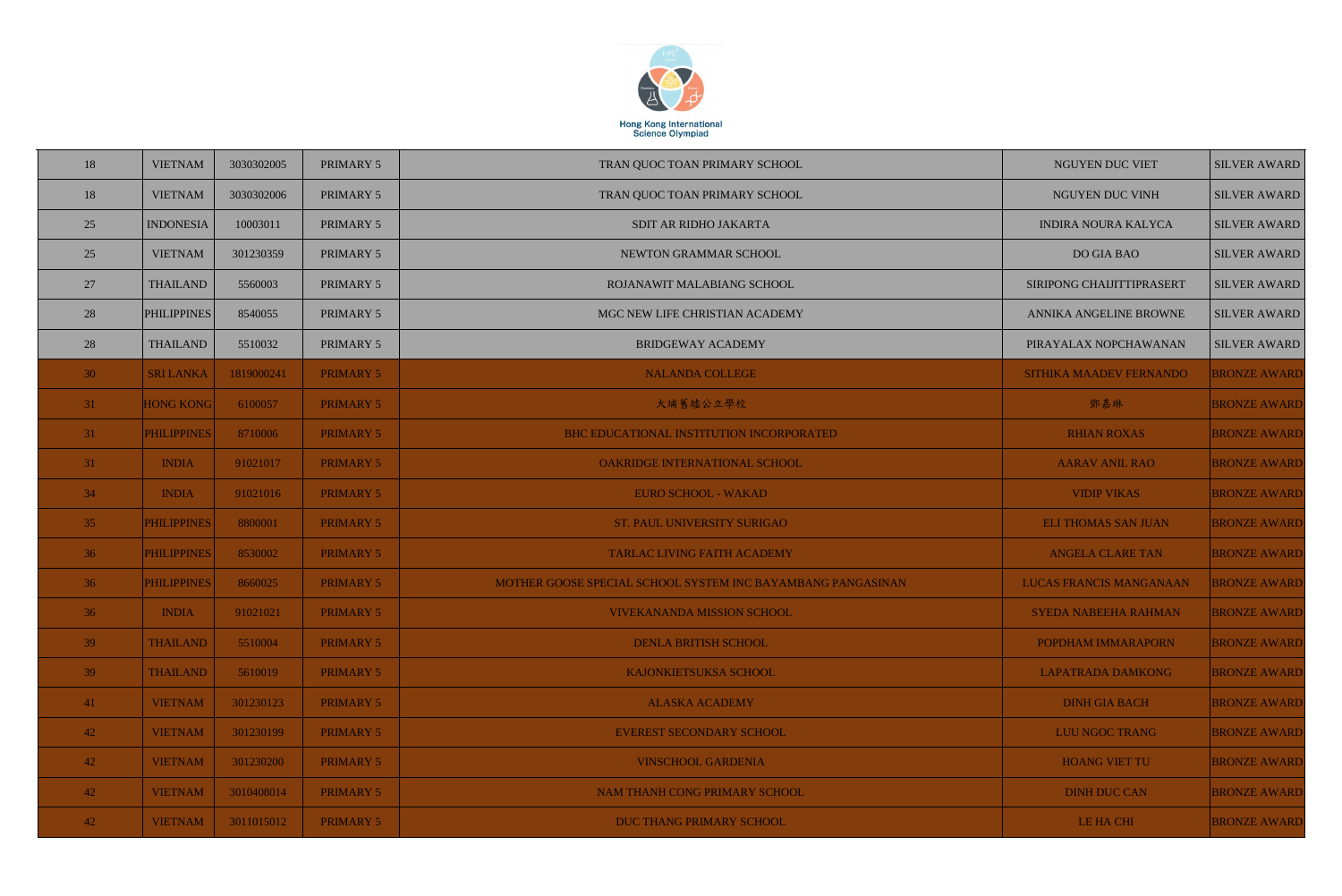

| 42              | <b>VIETNAM</b>   | 3021801069  | <b>PRIMARY 5</b> | EMASI VAN PHUC PRIMARY-SECONDARY AND HIGH SCHOOL | TRAN HOANG BAO VY                 | <b>BRONZE AWARD</b> |
|-----------------|------------------|-------------|------------------|--------------------------------------------------|-----------------------------------|---------------------|
| 42 <sup>°</sup> | <b>VIETNAM</b>   | 3030901046  | <b>PRIMARY 5</b> | THUY DUONG PRIMARY SCHOOL                        | NGUYEN TRINH MINH ANH             | <b>BRONZE AWARD</b> |
| 48              | <b>VIETNAM</b>   | 3011009041  | <b>PRIMARY 5</b> | PHUC DIEN PRIMARY SCHOOL                         | <b>VU MINH DUC</b>                | <b>BRONZE AWARD</b> |
| 49              | <b>VIETNAM</b>   | 301230195   | <b>PRIMARY 5</b> | ASIAN INTERNATIONAL SCHOOL - VAN THANH CAMPUS    | <b>HOANG BAO THU</b>              | <b>BRONZE AWARD</b> |
| 50 <sub>1</sub> | <b>INDONESIA</b> | 10002203    | <b>PRIMARY 5</b> | <b>SDIT HARAPAN UMAT JEMBER</b>                  | <b>AKMALUL MUKMIN SHOLAHUDDIN</b> | <b>BRONZE AWARD</b> |
| 50 <sup>°</sup> | <b>THAILAND</b>  | 5610013     | <b>PRIMARY 5</b> | KAJONKIETSUKSA SCHOOL                            | <b>WAEWPRACH TANTIPURIPAT</b>     | <b>BRONZE AWARD</b> |
| 50 <sub>1</sub> | <b>VIETNAM</b>   | 301230170   | <b>PRIMARY 5</b> | NGUYEN DU PRIMARY SCHOOL                         | HUYNH DOAN NGUYEN GIAP            | <b>BRONZE AWARD</b> |
| 53 <sup>°</sup> | <b>VIETNAM</b>   | 3011004003  | <b>PRIMARY 5</b> | DONG NGAC B PRIMARY SCHOOL                       | LE HA AN                          | <b>BRONZE AWARD</b> |
| 53 <sup>°</sup> | <b>VIETNAM</b>   | 3011722006  | <b>PRIMARY 5</b> | <b>TAY DANG B PRIMARY SCHOOL</b>                 | NGUYEN HOANG KHANH LINH           | <b>BRONZE AWARD</b> |
| 53 <sup>°</sup> | <b>VIETNAM</b>   | 30291405002 | <b>PRIMARY 5</b> | <b>QUANG SON PRIMARY SCHOOL</b>                  | <b>NGUYEN HAM THANH</b>           | <b>BRONZE AWARD</b> |
| 56              | <b>HONG KONG</b> | 6100015     | <b>PRIMARY 5</b> | 聖公會青衣主恩小學                                        | 張偉霆                               | <b>BRONZE AWARD</b> |
| 56              | <b>THAILAND</b>  | 5580003     | <b>PRIMARY 5</b> | <b>ANUBAN KRABI SCHOOL</b>                       | HARITCHANUN PHANDA                | <b>BRONZE AWARD</b> |
| 56              | <b>THAILAND</b>  | 5510027     | <b>PRIMARY 5</b> | ASSUMPTION COLLEGE SAMUTPRAKARN                  | POLAPHAT LAIMA                    | <b>BRONZE AWARD</b> |
| 56              | <b>THAILAND</b>  | 5540005     | <b>PRIMARY 5</b> | <b>MANDANUSORN</b>                               | PHOOMPITCHA LAOCHAI               | <b>BRONZE AWARD</b> |
| 56              | <b>VIETNAM</b>   | 301230166   | <b>PRIMARY 5</b> | DINH TIEN HOANG PRIMARY SCHOOL                   | PHI NGOC LINH CHI                 | <b>BRONZE AWARD</b> |
| 50 <sub>1</sub> | <b>VIETNAM</b>   | 301230174   | <b>PRIMARY 5</b> | HA NOI STAR PRIMARY SCHOOL                       | <b>TRAN NGOC HUNG</b>             | <b>BRONZE AWARD</b> |
| 56              | <b>VIETNAM</b>   | 301230194   | <b>PRIMARY 5</b> | <b>VINSCHOOL GARDENIA</b>                        | NGUYEN HUONG THAO                 | <b>BRONZE AWARD</b> |
| 56              | <b>VIETNAM</b>   | 3010808007  | <b>PRIMARY 5</b> | <b>GIAP BAT PRIMARY SCHOOL</b>                   | <b>NGUYEN CHI NGUYEN</b>          | <b>BRONZE AWARD</b> |
| 56              | <b>VIETNAM</b>   | 3010814008  | <b>PRIMARY 5</b> | THINH LIET PRIMARY SCHOOL                        | NGUYEN PHUONG THAO                | <b>BRONZE AWARD</b> |
| 56              | <b>VIETNAM</b>   | 3011004004  | <b>PRIMARY 5</b> | DONG NGAC B PRIMARY SCHOOL                       | <b>HOANG NGOC ANH</b>             | <b>BRONZE AWARD</b> |
| 56              | <b>VIETNAM</b>   | 3011722005  | <b>PRIMARY 5</b> | <b>TAY DANG B PRIMARY SCHOOL</b>                 | <b>NGUYEN DINH QUANG LAM</b>      | <b>BRONZE AWARD</b> |
| 56              | <b>VIETNAM</b>   | 3013007018  | <b>PRIMARY 5</b> | TRUNG VAN PRIMARY SCHOOL                         | <b>KIEU NHU NGOC</b>              | <b>BRONZE AWARD</b> |
| 56              | <b>VIETNAM</b>   | 3030901060  | <b>PRIMARY 5</b> | THUY DUONG PRIMARY SCHOOL                        | PHUNG HONG NGOC                   | <b>BRONZE AWARD</b> |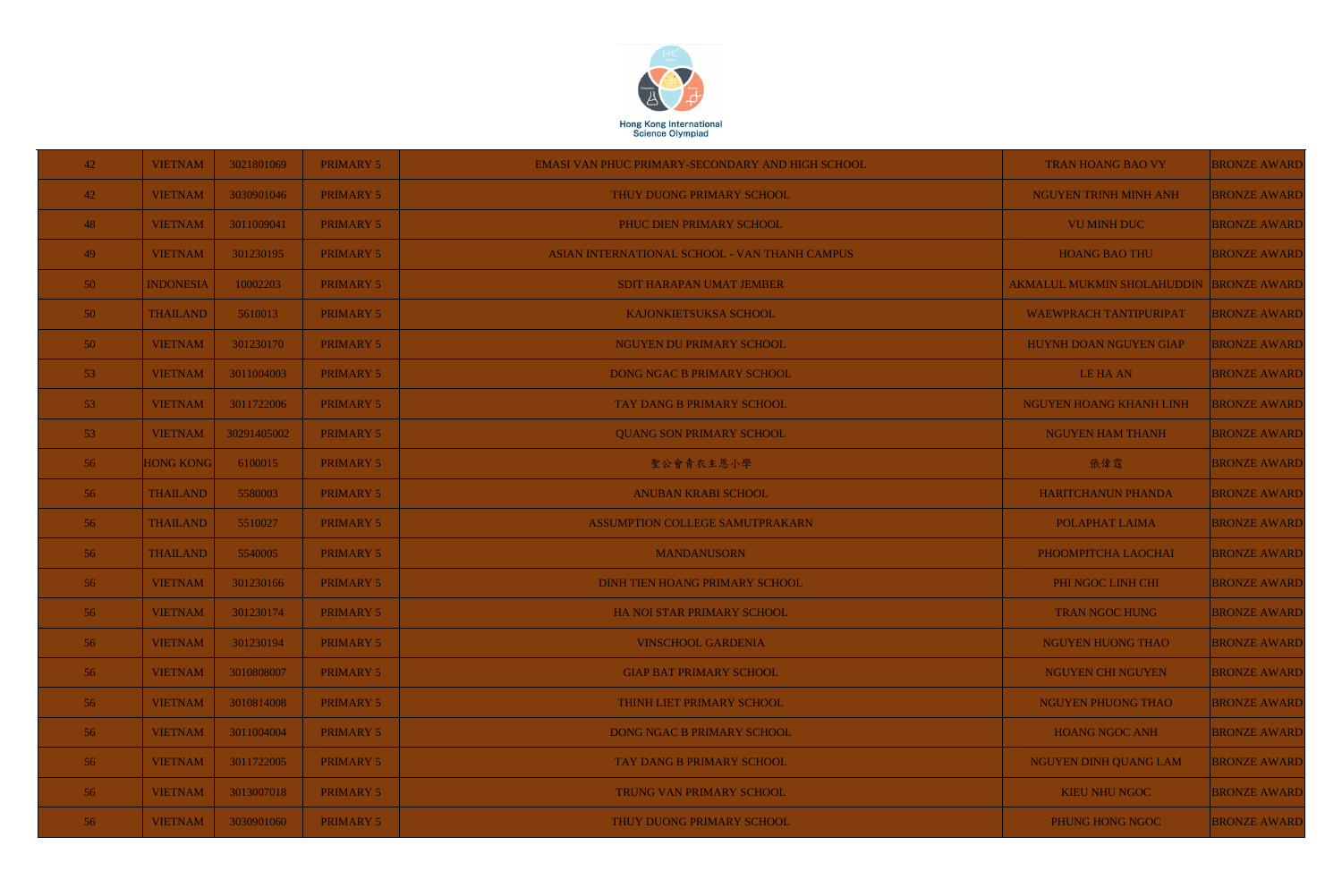

| 56              | <b>INDIA</b>       | 91021014   | <b>PRIMARY 5</b> | DHIRUBHAI AMBANI INTERNATIONAL SCHOOL                    | DEVARYAA MAKHIJA                      | <b>BRONZE AWARD</b> |
|-----------------|--------------------|------------|------------------|----------------------------------------------------------|---------------------------------------|---------------------|
| 70              | <b>INDIA</b>       | 91021020   | <b>PRIMARY 5</b> | <b>SAT PAUL MITTAL SCHOOL</b>                            | <b>TANISH MAKKAR</b>                  | <b>BRONZE AWARD</b> |
| 71              | <b>PHILIPPINES</b> | 8520011    | <b>PRIMARY 5</b> | <b>CORPUS CHRISTI SCHOOL</b>                             | <b>MATTHEW GREGORY QUIAOIT</b>        | <b>MERIT AWARD</b>  |
| 72              | <b>HONG KONG</b>   | 6100036    | PRIMARY 5        | 育賢學校                                                     | 劉翰銘                                   | <b>MERIT AWARD</b>  |
| 72              | <b>HONG KONG</b>   | 6100056    | <b>PRIMARY 5</b> | 保良局陳守仁小學                                                 | 胡曉楠                                   | <b>MERIT AWARD</b>  |
| 72              | <b>PHILIPPINES</b> | 8540185    | PRIMARY 5        | SAINT PAUL COLLEGE PASIG                                 | AVA LEONE BATENGA ACUÑA               | <b>MERIT AWARD</b>  |
| 72              | <b>PHILIPPINES</b> | 8550005    | <b>PRIMARY 5</b> | KALALAKE ELEMENTARY SCHOOL - CENTER OF EXCELLENCE        | LUCAS MARION DEVERATURDA              | <b>MERIT AWARD</b>  |
| 72              | <b>PHILIPPINES</b> | 8580007    | <b>PRIMARY 5</b> | SAINT FRANCIS OF ASSISI COLLEGE                          | ALEXANDER JULIUS LORENZANA            | <b>MERIT AWARD</b>  |
| 72              | <b>PHILIPPINES</b> | 8610012    | PRIMARY 5        | SPED INTEGRATED SCHOOL FOR EXCEPTIONAL CHILDREN          | <b>RR FURTON</b>                      | <b>MERIT AWARD</b>  |
| 72              | <b>PHILIPPINES</b> | 8620004    | PRIMARY 5        | ISABELA - 2 CENTRAL ELEMENTARY SCHOOL                    | <b>ROSS LOUIS POKHAREL</b>            | <b>MERIT AWARD</b>  |
| 72              | <b>PHILIPPINES</b> | 8680008    | PRIMARY 5        | STONYHURST SOUTHVILLE INTERNATIONAL SCHOOL - MALARAYAT   | ALYANA MICHAELA MARQUEZ               | <b>MERIT AWARD</b>  |
| 72              | <b>THAILAND</b>    | 5520034    | PRIMARY 5        | MONTFORT COLLEGE PRIMARY SECTION                         | <b>KLYN TECHANANNAPHAT</b>            | <b>MERIT AWARD</b>  |
| 81              | <b>PHILIPPINES</b> | 8540053    | PRIMARY 5        | DE LA SALLE UNIVERSITY INTEGRATED SCHOOL - LAGUNA CAMPUS | <b>AARON JEFFREY ANTONIO</b>          | <b>MERIT AWARD</b>  |
| 81              | <b>PHILIPPINES</b> | 8540190    | PRIMARY 5        | SAINT PAUL COLLEGE PASIG                                 | <b>JUSTINE FAITH LAURICIO DE DIOS</b> | <b>MERIT AWARD</b>  |
| 81              | <b>THAILAND</b>    | 5510005    | <b>PRIMARY 5</b> | EKAMAI INTERNATIONAL SCHOOL                              | NATAPOL LIMSATIRANUN                  | <b>MERIT AWARD</b>  |
| 81              | VIETNAM            | 3013007016 | PRIMARY 5        | TRUNG VAN PRIMARY SCHOOL                                 | PHUNG NHAT MINH                       | <b>MERIT AWARD</b>  |
| 81              | <b>SRI LANKA</b>   | 1810700209 | <b>PRIMARY 5</b> | <b>ROYAL COLLEGE</b>                                     | THIDAS DAMSARA IHALA GAMAGE           | <b>MERIT AWARD</b>  |
| 86              | <b>INDONESIA</b>   | 10002103   | PRIMARY 5        | <b>ELYON CHRISTIAN SCHOOL</b>                            | <b>OSTEN CRISTO HARIANTO</b>          | MERIT AWARD         |
| 87              | <b>INDONESIA</b>   | 10002404   | <b>PRIMARY 5</b> | SD KRISTEN ALETHEIA AMPENAN                              | ELVIRA CHARISA LYVIA                  | <b>MERIT AWARD</b>  |
| 87              | <b>VIETNAM</b>     | 301230182  | <b>PRIMARY 5</b> | EVEREST PRIMARY AND SECONDARY SCHOOL                     | NGUYEN VAN PHUC LAM                   | <b>MERIT AWARD</b>  |
| 87              | <b>VIETNAM</b>     | 3013007014 | <b>PRIMARY 5</b> | TRUNG VAN PRIMARY SCHOOL                                 | <b>TO MINH HAI</b>                    | <b>MERIT AWARD</b>  |
| 90 <sup>°</sup> | <b>PHILIPPINES</b> | 8660023    | PRIMARY 5        | NORTHFIELD ACADEMY INCORPORATED                          | <b>CHLOIE JHEAINE CATAMA</b>          | <b>MERIT AWARD</b>  |
| 90 <sup>°</sup> | <b>VIETNAM</b>     | 301230187  | PRIMARY 5        | NAM THANH CONG PRIMARY SCHOOL                            | NGO THI VAN MY                        | MERIT AWARD         |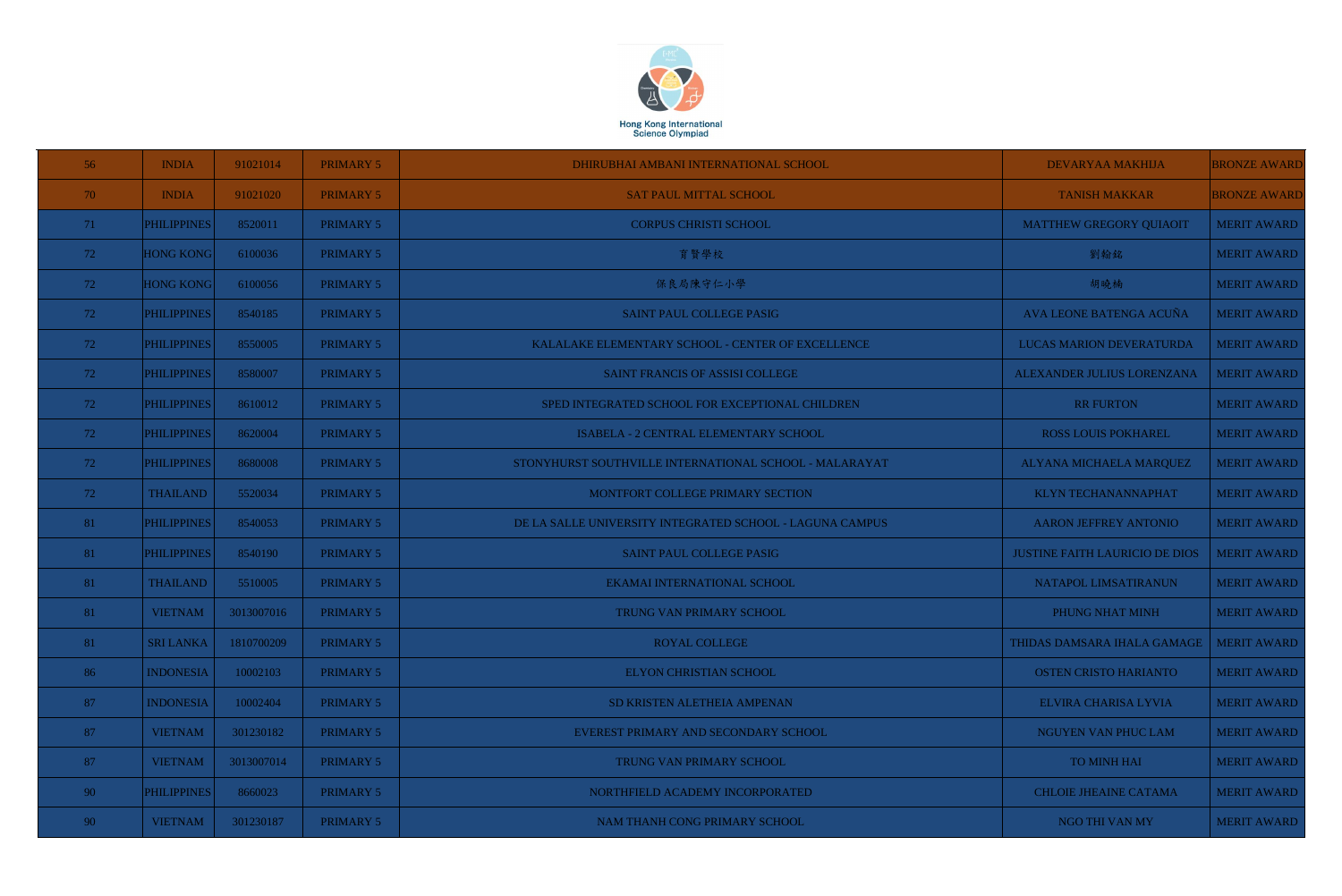

| 92   | <b>PHILIPPINES</b> | 8520010    | PRIMARY 5        | <b>CITY CENTRAL SCHOOL</b>                                                                                                     | <b>KARLO FRANCISCO SUR</b>                  | <b>MERIT AWARD</b> |
|------|--------------------|------------|------------------|--------------------------------------------------------------------------------------------------------------------------------|---------------------------------------------|--------------------|
| - 92 | <b>PHILIPPINES</b> | 8540187    | PRIMARY 5        | SAINT PAUL COLLEGE PASIG                                                                                                       | ALIZHEIA DENISE SOLERO BISCAYDA MERIT AWARD |                    |
| 92   | <b>PHILIPPINES</b> | 8590008    | PRIMARY 5        | PRECIOUS INTERNATIONAL SCHOOL OF DAVAO                                                                                         | <b>RONALD JR. REYNO</b>                     | <b>MERIT AWARD</b> |
| 92   | <b>THAILAND</b>    | 5520013    | PRIMARY 5        | ANUBAN PHITSANULOKE SCHOOL                                                                                                     | METUS CHITWATTANAKORN                       | <b>MERIT AWARD</b> |
| 92   | <b>THAILAND</b>    | 5510031    | PRIMARY 5        | <b>DENLA BRITISH SCHOOL</b>                                                                                                    | <b>CHONGPON CHUTIMA</b>                     | <b>MERIT AWARD</b> |
| 92   | <b>THAILAND</b>    | 5510035    | <b>PRIMARY 5</b> | KASETSART UNIVERSITY LABORATORY SCHOOL CENTER FOR EDUCATIONAL RESEARCH AND DEVELOPMENT KHEMJIRAT WANGSATTARBONGKOT MERIT AWARD |                                             |                    |
| 92   | <b>THAILAND</b>    | 5520035    | <b>PRIMARY 5</b> | MONTFORT COLLEGE PRIMARY SECTION                                                                                               | NAPAT BOONSRIWONGTONG                       | <b>MERIT AWARD</b> |
| 92   | <b>THAILAND</b>    | 5560001    | PRIMARY 5        | ROJANAWIT MALABIANG SCHOOL                                                                                                     | <b>CHANAMON PATTAWEERAKUL</b>               | <b>MERIT AWARD</b> |
| 92   | <b>VIETNAM</b>     | 301230165  | <b>PRIMARY 5</b> | <b>VINSCHOOL GARDENIA</b>                                                                                                      | <b>BUI HUY CAT</b>                          | <b>MERIT AWARD</b> |
| 92   | <b>VIETNAM</b>     | 301230171  | PRIMARY 5        | NGUYEN SIEU PRIMARY SCHOOL                                                                                                     | <b>MAI PHONG HAI</b>                        | <b>MERIT AWARD</b> |
| 92   | <b>VIETNAM</b>     | 301230175  | <b>PRIMARY 5</b> | NAM THANH CONG PRIMARY SCHOOL                                                                                                  | <b>NGHIEM AN HUY</b>                        | <b>MERIT AWARD</b> |
| 92   | <b>VIETNAM</b>     | 301230181  | <b>PRIMARY 5</b> | <b>EVEREST SCHOOL</b>                                                                                                          | NGUYEN CONG THAI LAM                        | <b>MERIT AWARD</b> |
| 92   | <b>VIETNAM</b>     | 301230184  | <b>PRIMARY 5</b> | <b>EVEREST PRIMARY SCHOOL</b>                                                                                                  | NGUYEN NHAT HIEU MINH                       | <b>MERIT AWARD</b> |
| 92   | <b>VIETNAM</b>     | 301230339  | <b>PRIMARY 5</b> | DEN LU PRIMARY SCHOOL                                                                                                          | DO TRI DUNG                                 | <b>MERIT AWARD</b> |
| 92   | <b>VIETNAM</b>     | 3010501010 | PRIMARY 5        | AN DUONG PRIMARY SCHOOL                                                                                                        | <b>TRAN NAM ANH</b>                         | <b>MERIT AWARD</b> |
| 92   | <b>VIETNAM</b>     | 3011015021 | PRIMARY 5        | DUC THANG PRIMARY SCHOOL                                                                                                       | <b>NGUYEN MINH QUANG</b>                    | <b>MERIT AWARD</b> |
| 92   | <b>VIETNAM</b>     | 3011015023 | PRIMARY 5        | <b>DUC THANG PRIMARY SCHOOL</b>                                                                                                | NGUYEN HOANG TUAN                           | <b>MERIT AWARD</b> |
| 92   | <b>VIETNAM</b>     | 3011722010 | PRIMARY 5        | TAY DANG B PRIMARY SCHOOL                                                                                                      | <b>DO THANH THAO</b>                        | <b>MERIT AWARD</b> |
| 92   | <b>VIETNAM</b>     | 3012448038 | PRIMARY 5        | VICTORIA THANG LONG PRIMARY AND SECONDARY SCHOOL                                                                               | TUONG DUY HOANG                             | <b>MERIT AWARD</b> |
| 92   | <b>VIETNAM</b>     | 3020301019 | PRIMARY 5        | WESTERN AUSTRALIAN PRIMARY AND SECONDARY SCHOOL                                                                                | PHAN SON HAI                                | <b>MERIT AWARD</b> |
| 92   | <b>VIETNAM</b>     | 3021801067 | PRIMARY 5        | EMASI VAN PHUC PRIMARY-SECONDARY AND HIGH SCHOOL                                                                               | <b>VU DUC THINH</b>                         | <b>MERIT AWARD</b> |
| 92   | <b>VIETNAM</b>     | 3030901058 | PRIMARY 5        | THUY DUONG PRIMARY SCHOOL                                                                                                      | NGUYEN THI KIM NGAN                         | <b>MERIT AWARD</b> |
| 92   | <b>INDIA</b>       | 91021015   | PRIMARY 5        | EURO SCHOOL - WAKAD                                                                                                            | <b>RISHIT RITESH JAJOO</b>                  | <b>MERIT AWARD</b> |